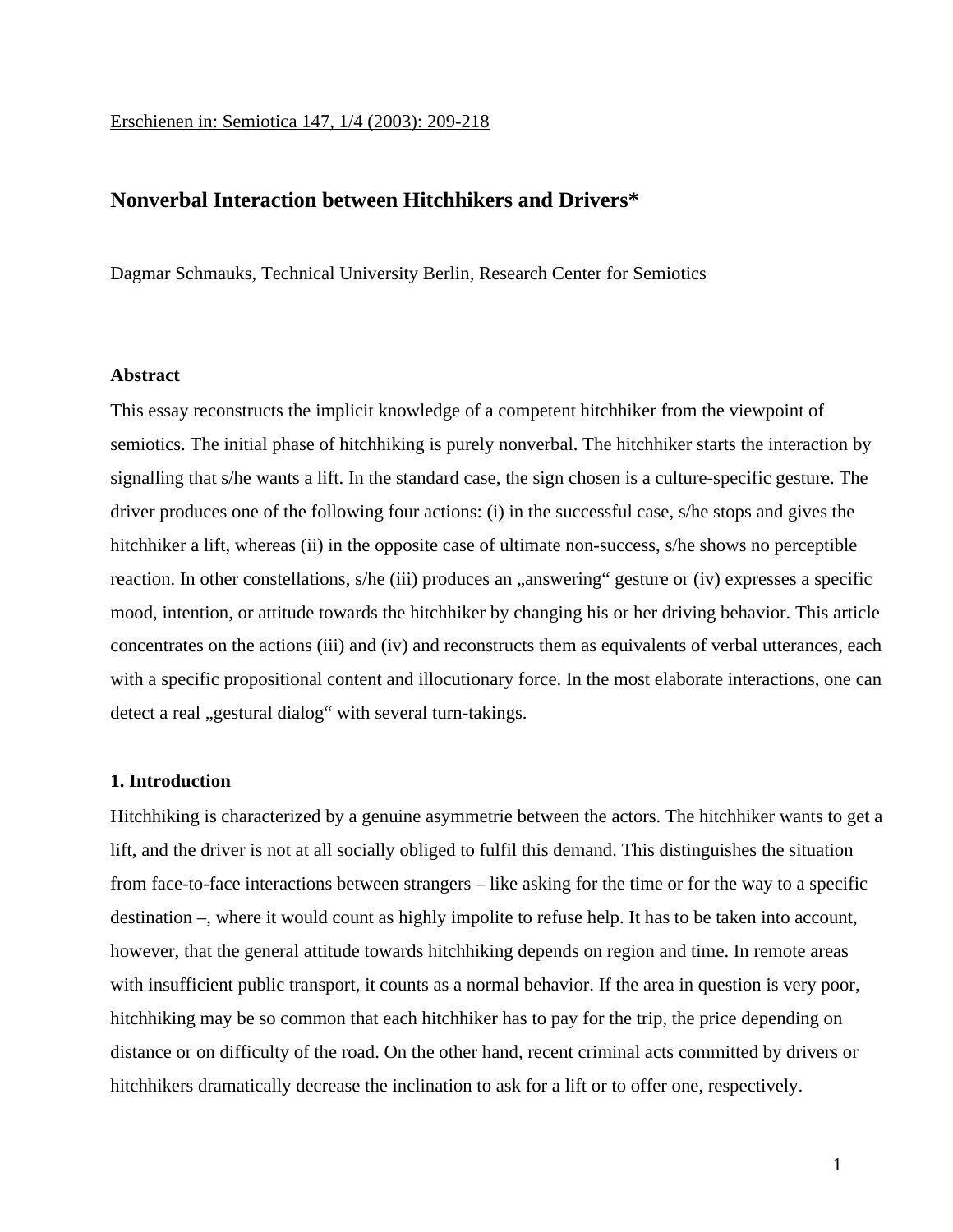From a semiotic point of view, hitchhiking can be reconstructed as a complex script the initial phase of which is necessarily purely nonverbal. This nonverbal interaction begins when the hitchhiker comes into the sight of the driver and signals from a distance that s/he wants to get a lift. In the typology proposed by Ekman and Friesen (1969), this gesture belongs to the class of *emblems*. Emblems are produced intentionally, substitute a verbal utterance, have a fixed meaning, and are generally known within a culture.

In terms of speech act theory (cf. Searle 1969), the hitchhiker's gesture is successful if the driver stops and gives him or her a lift. In this case, a face-to-face communication starts in which speech and gestures are produced in parallel. A special case, namely the constellation <female hitchhiker / male driver>, has been treated in detail in Schmauks 1997. This investigation covers the whole script of interaction from producing the hitchhiker's emblem to getting out of the car if the situation becomes threatening. Furthermore, it lists some practical, ecological, and social motives for hitchhiking.

The opposite case of ultimate non-success takes place if the driver doesn't show any perceptible reaction – no gaze contact, no gesture, no slowing down. Here, the term *, interaction* " comes to its limits, because it may be the case that the driver has not at all realized the hitchhiker. Intentional ignorance, however, is already an indexical sign – and a proof of Watzlawick's thesis (1967) that it is impossible *not* to communicate. An analogon in face-to-face interaction would be a question which does *not* trigger a verbal or nonverbal reaction.

Between these two extremes, however, one can locate a variety of driver's reactions, ranging from mere actions (like curiously slowing down) to a set of typical emblems. Frequently occurring examples are politely indicating a divergent goal and mockingly waving one's hand. The following sections propose a typology of the occurring (re)actions which is based on their functions. The empirical basis or "corpus" of this article (as well as for Schmauks 1997) are the author's own hitchhiking experiences in and outside Europe, collected in about 35 years and 35.000 kilometers.

Section 2 describes the strategies by which the hitchhiker, prepares the stage for getting a lift, mainly choosing the optimal place. Section 3 analyzes his/her subsequent task, namely choosing the right gesture and a promising addressee. The last two sections investigate the highly variable reactions of the non-stopping driver. One frequent possibility is again the production of emblems. Section 4 lists the most important variants and analyzes their forms and functions. All these emblems are well-known from other contexts and therefore spontaneously understandable. Only here, we see a communication in the strict sense: the driver produces a specific gesture in order to transmit a specific meaning. Section 5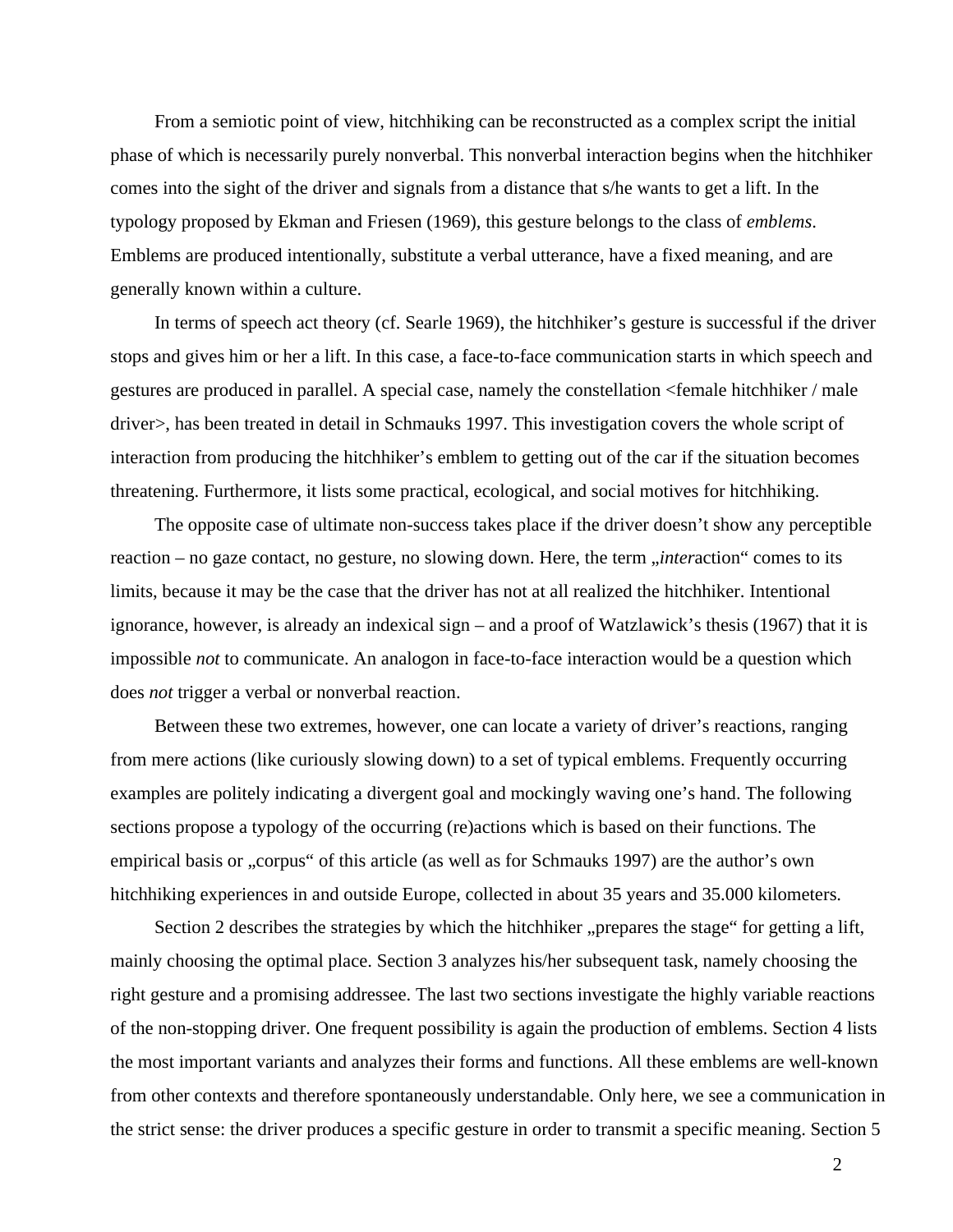treats situations without such gestural communication in which, however, the driving behavior itself can be seen as an indexical sign. A suggestive example is the intentional variation of the distance between car and hitchhiker: Whereas going out of his or her way may be interpreted as an acceptance of the hitchhiker, passing by very close will be interpreted as an explicit threatening.

### **2. Defining the framework of interaction**

The possible interaction begins as soon as the hitchhiker comes into the sight of the driver. The importance of ,,nonverbal preliminaries" becomes clear by reconstructing them as equivalents of verbal utterances. Drivers have to decide within seconds whether to stop or not. Absolutely central thus is a sophisticated choice of location because it signals competence and sensitivity for the driver's needs. Seen from a functional point of view, the entire "preparation of the stage" is thus a part of shaping one's image (cf. Goffman 1959).

The optimal site is visible from a distance (a requirement which restricts safe hitchhiking to the daylight), flat, and offers at least one comfortable possibility for stopping. The desired direction should be unambiguous (no hitchhiking in front of a bifurcation!) and the traffic's average speed not too high. Hitchhiking immediately at a traffic light should be avoided because it can be interpreted as a too strong and too impolite request.

A second essential is the hitchhiker's outfit. Clothes, hair, make-up, baggage etc. are always read as signs for specific features of their owner and become deciding factors in situations without verbal contact. Since the car is part of his or her private space, it is the driver who defines the rules of getting a lift. Clothing has to fit into the culture-specific codes (especially for women!) and should be clean enough (especially the shoes!). Every "disguise" like wearing reflective sun-glasses, hats with broad brims, or hoods etc. is an easily understandable reason for non-stopping. The same is true for voluminous baggage and situations in which it remains open *how many* people want a lift.

### **3. Emblems of the hitchhiker**

In order to be successful, the hitchhiker has to solve a three-fold task the parts of which are investigated in the next sections. The analysis is a reconstruction of an otherwise implicit, hitchhiking competence" and may be read as an advice as well.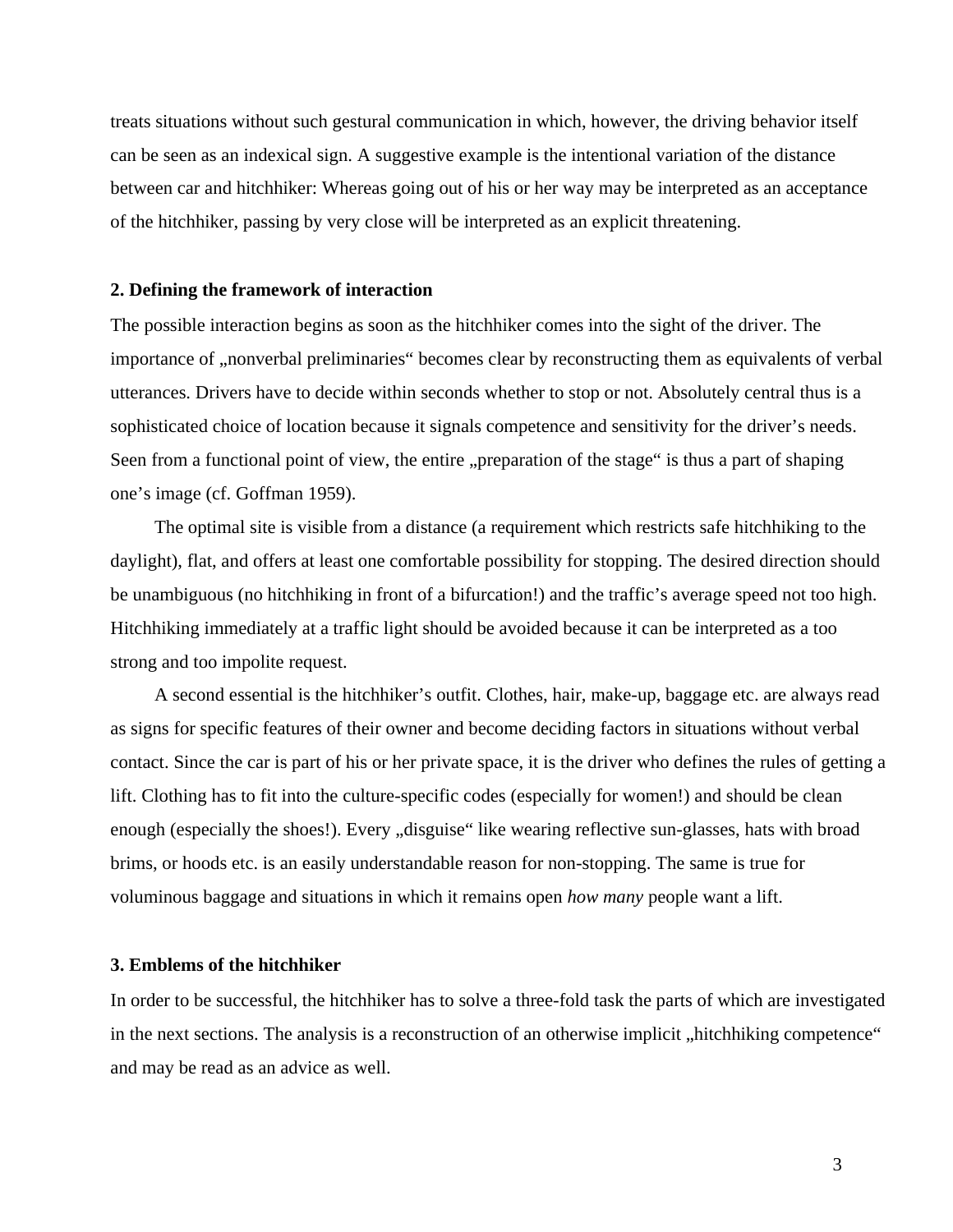#### **3.1 Choosing the right emblem**

If one travels abroad, choosing the right emblem becomes essential. Very typical for natural languages as well as for speech-related gestures is (partial) *synonymy*, i.e., the fact that one meaning can be transmitted by several signs. Well-known examples are the words "film" and "movie" (both referring to the same dynamic medium) and the culture-specific emblems of agreement ("yes" is gesturally expressed in central Europe by nodding, in Bulgaria and Greece by shaking one's head). Taking such differences into account, it is not surprising that also the request "I want a lift" has several culturespecific codings.

A thorough investigation of the variants shows that they share some morphological features because the hitchhiker's general posture is fixed by sensomotoric demands. In order to monitor the traffic, s/he positions himself or herself at the edge of the road (eventually stepping somewhat into the road), facing approaching cars. This has the additional advantage that drivers are able to see the hitchhiker's face. In all variants I know, the arm is extended (often as far as possible) which makes the gesture optimally visible from a distance. Due to this requirement of visibility, one has to use the right arm in countries which drive on the right, and the left one in others. Shape and movement of the hand, however, are culture-specific. In central Europe, the hand forms a fist and the thumb is erected upwards or in direction of the desired lift. Slight vertical movements may intensify this emblem.

Misunderstandings occur because in other regions – for example in eastern Mediterranean countries – this emblem is used as an insult. Here, the thumb is interpreted as erected penis and the movement specifies "Sit on it!". In order to avoid serious problems, one should know the correct hitchhiker's emblem here: extending the flat hand, palm downwards, and slowly moving upwards and downwards. Also people from central Europe spontaneously understand this emblem because they know a closely related meaning, namely "Slow down, please".

#### **3.2 Choosing the right addressee**

A second task is choosing the right addressee. Trivially, people on duty – police, ambulance, fire brigade – should not be bothered by hitchhikers. Taxis are a different case: if they stop, they normally want the lift to be paid. As soon as one sees that all seats in a car are occupied, signalling becomes useless. In order to maximize one's own safety, one should not stop obviously inconsiderate or unsafe drivers – recognizable by exaggerated speed or zigzagging. Female hitchhikers are confronted with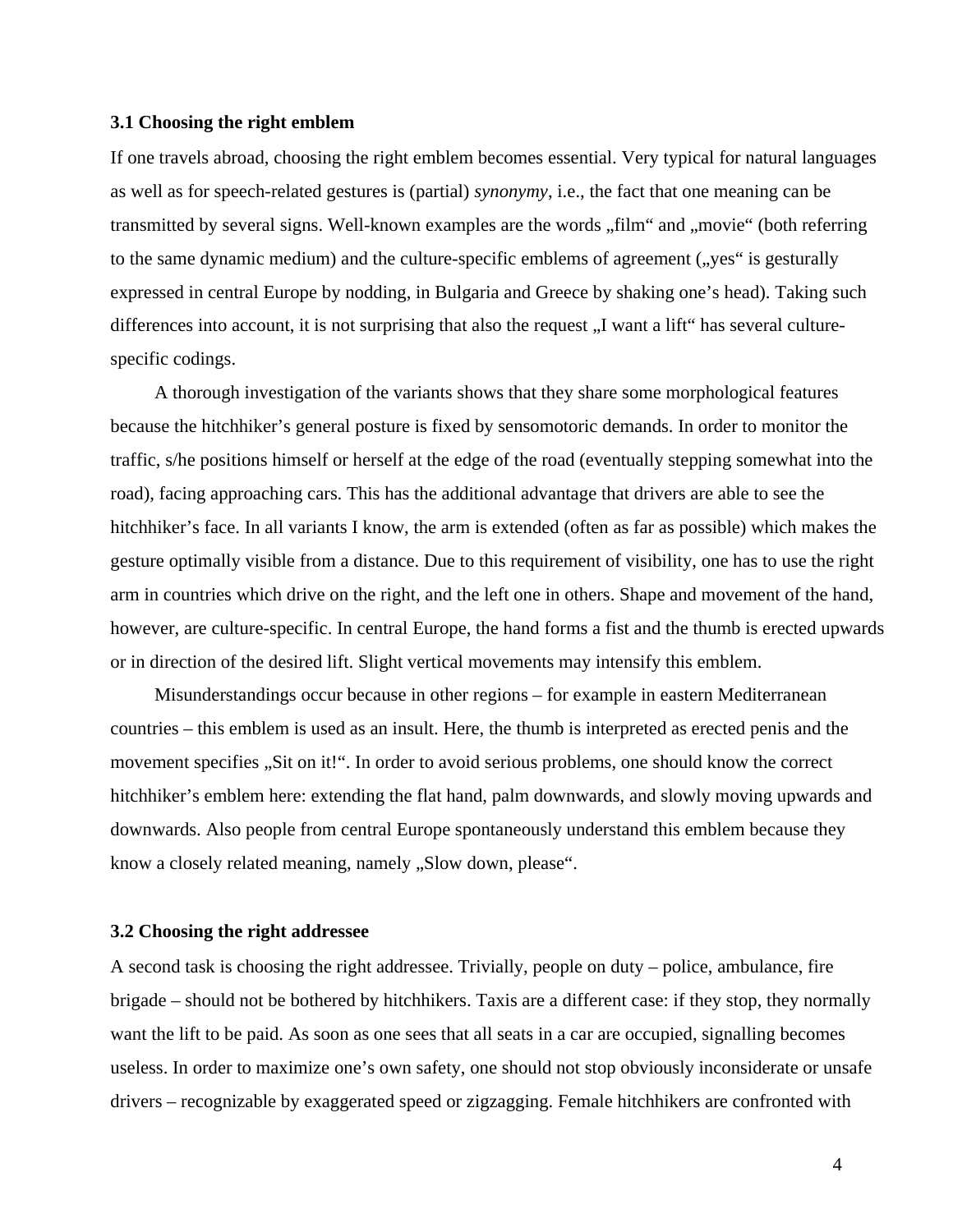special problems and should therefore avoid cars with several men. And every hitchhiker should trust his or her own intuitions: spontaneous aversion towards the driver (caused by whatsoever) is a clear signal not to enter the car.

### **3.3 Choosing the right moment**

Choosing the right moment is equally important. One should start signalling early enough to give the driver a short time for deciding whether to stop or not. To avoid being a nuisance, one should stop signalling as soon as one realizes that the driver does not brake. A friendly but not provocative facial expression is most adequate for the situation in question.

If the driver does not stop, the hitchhiker should abstain from producing insulting emblems during or after the passing by of the car. S/he should take into account that the driver can see body movements for some more time in the rear-view mirror, and that the revenge of an angry driver in a lonesome stretch of the road is not an advisable experience.

# **4. Emblems of the driver**

Many non-stopping drivers are nevertheless motivated to communicate with the hitchhiker. The most frequent emblems – each of them with a specific propositional content and illocutionary force – are listed in the following sections.

### **4.1 Informing about a divergent goal**

If the driver is in principle willing to offer a lift, but knows that s/he has to leave the mainroad soon, s/he can politely signal this fact to the hitchhiker by indicating the approaching action. The usual gesture in this situation is produced by positioning the flat hand vertically and moving it along the imaginary bend – thus iconically depicting the trajectory in the near future. The most comfortable variant is to indicate a turn to the left with the right hand and vice versa – this movement is physiologically most adequate and clearly visible from a distance. For optimizing visibility, the driver will show a right-angled bend even if the real turn (which is of no interest for the hitchhiker) has a different angle. The propositional content of this gestural utterance is "I'll turn to the right (left) soon" and the illocutionary force is "regretting".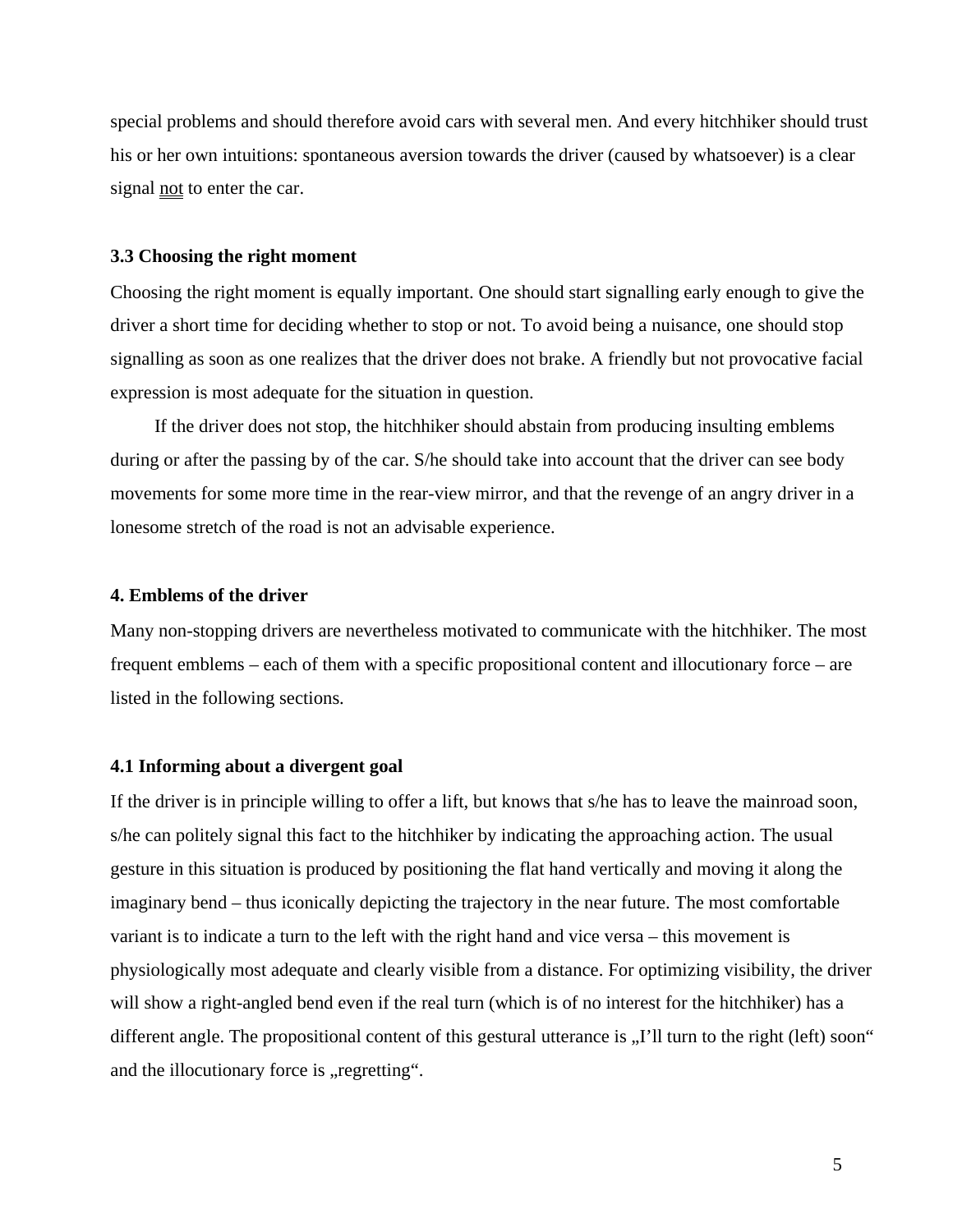If there is time enough, the hitchhiker can react with a third emblem. In this case, a real , gesture dialog" with two turn-takings takes place. A smile of resignation, eventually accompanied by shrugging one's shoulders or (in an attitude of helplessness) lifting both hands has the propositional content "Ok, I understand" and the illocutionary force "regret" as well. Another friendly possibility is waving one's hand ("Have a good trip!"). This mutual expression of regret has a primarily phatic function: it creates a cooperative atmosphere between two road users, although they will not come into closer contact.

#### **4.2 Giving another reason for not stopping**

Functionally very similar are the emblems by which the driver gives another reason for not stopping. A frequent case – especially in rural areas where cars are means for transporting animals and goods as well – is a completely occupied car where no place is left for the hitchhiker. Shrugging one's shoulders or pointing to the fully occupied back seat are easily understandable. A related case is pointing to a huge dog in the car. Also this can be verbalized as "Sorry, there is no place for you" – even if the utterance meaning is something more specific like "Sorry, but my dog doesn't accept strangers".

As in section 4.1, the illocutionary force is "regret" and the hitchhiker can react by the same emblems listed there. Trivially, a highly frustrated hitchhiker can refuse to show mutual understanding and may prefer to produce insulting emblems. This reaction is not only potentially dangerous (cf. section 3.3) but will also reduce the driver's general willingness to accept hitchhikers in the future. As a sign of solidarity between hitchhikers (who are a kind of "community" although they may never meet one another) one should reinforce every positive reaction of drivers – at least by a smile.

#### **4.3 Criticizing the hitchhiker**

Whereas the last two sections treated emblems with a clearly positive meaning, the emblems analyzed now express a criticism.

If the hitchhiker has chosen an unfavorable site without possibilities for safe stopping, the driver can shrug his or her shoulders while passing by, eventually accompanied by a "questioning" facial expression. The propositional content is the statement  $I$ ,  $I$  can't stop here" – or as a generalized prediction "Nobody will stop here". The illocutionary force is "criticism" or stronger "reproach".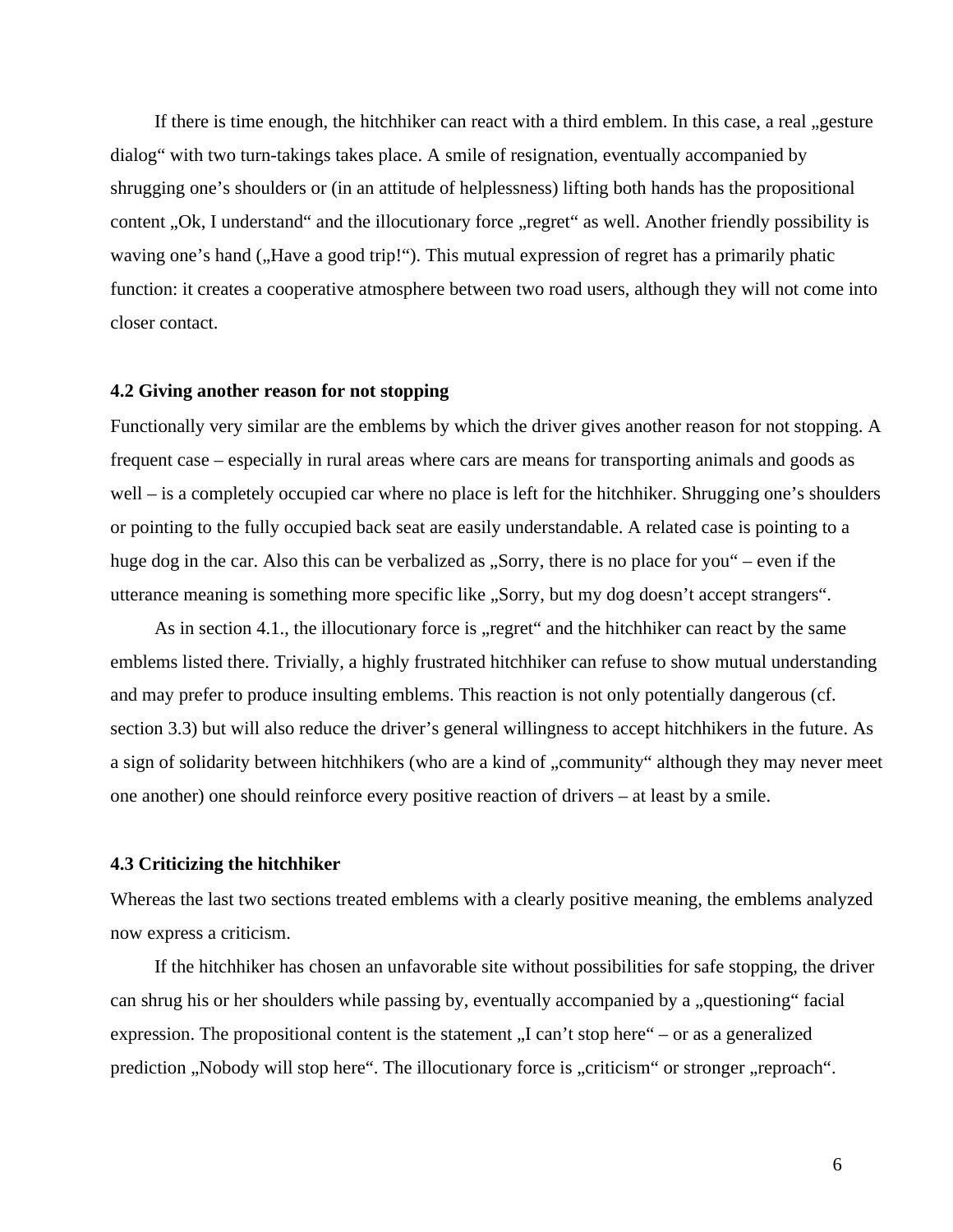Even here, we see a kind of cooperation, because one can reconstruct the transmitted meaning as "I would have given you a lift, but your (stupid) choice of site has made stopping impossible". If the hitchhiker realizes the reason for the driver's non-stopping, a rational reaction would be to choose a more suitable location immediately.

A more explicit variant of criticism is an emblem of "chasing" the hitchhiker towards the edge of the road. The form is well-known from scaring off approaching animals (and therefore quite impolite for addressing humans): the flat right hand, positioned vertically, is bent and streched again several times. The sentence meaning is  $\mu$  hereby request you to step aside"; the emblem can be verbalized – depending on the driver's mood – also as "Move along", or stronger as "Piss off!". Only if the hitchhiker is able to see the driver's facial expression, s/he can decide whether the emblem is an advice (", You step too far into the road"), a request (", Don't hamper me!"), an expression of annoyance ("What"), what are you doing here?"), or even a threat (, Out of my way, or I crust you!"). This emblem can be intensified by angry hooting.

Here, the only advisable reaction is stepping aside. On the one hand, this signals understanding of the driver's emblem, on the other hand, it avoids an escalation of the interaction (cf. section 5.4).

#### **4.4 Mocking the hitchhiker**

Mocking the hitchhiker is another variant of incooperative communication. Simply waving one's hand may be a harmless kind of teasing, meaning something like "Good luck with others!". The driver should take into account, however, that a frustrated hitchhiker (e.g., having been on the road since hours and in bad weather) is probably not in the mood for mockery.

All well-known emblems of insulting are produced in this context as well: showing one's tongue, making a long nose, and showing the extended middle finger. They all have the propositional content "That's what you think!" or "No way!". The illocutionary force ranges from teasing to more severe, forms of mockery.

Showing one's fist with thumb extended downwards is a clear sign of rejection as well. In ancient gladiator fights, this emblem had the meaning  $,Kill$  him!" – here it may be verbalized as  $,Down$  with all hitchhikers!".

An experience of my own shows that this emblem may be produced by hitchhikers as well. When I waited for a lift, a driver passed by, showing me the extended thumb directed downwards. Some minutes later, another driver gave me a lift. As he had a much faster car, we overtook the first car soon.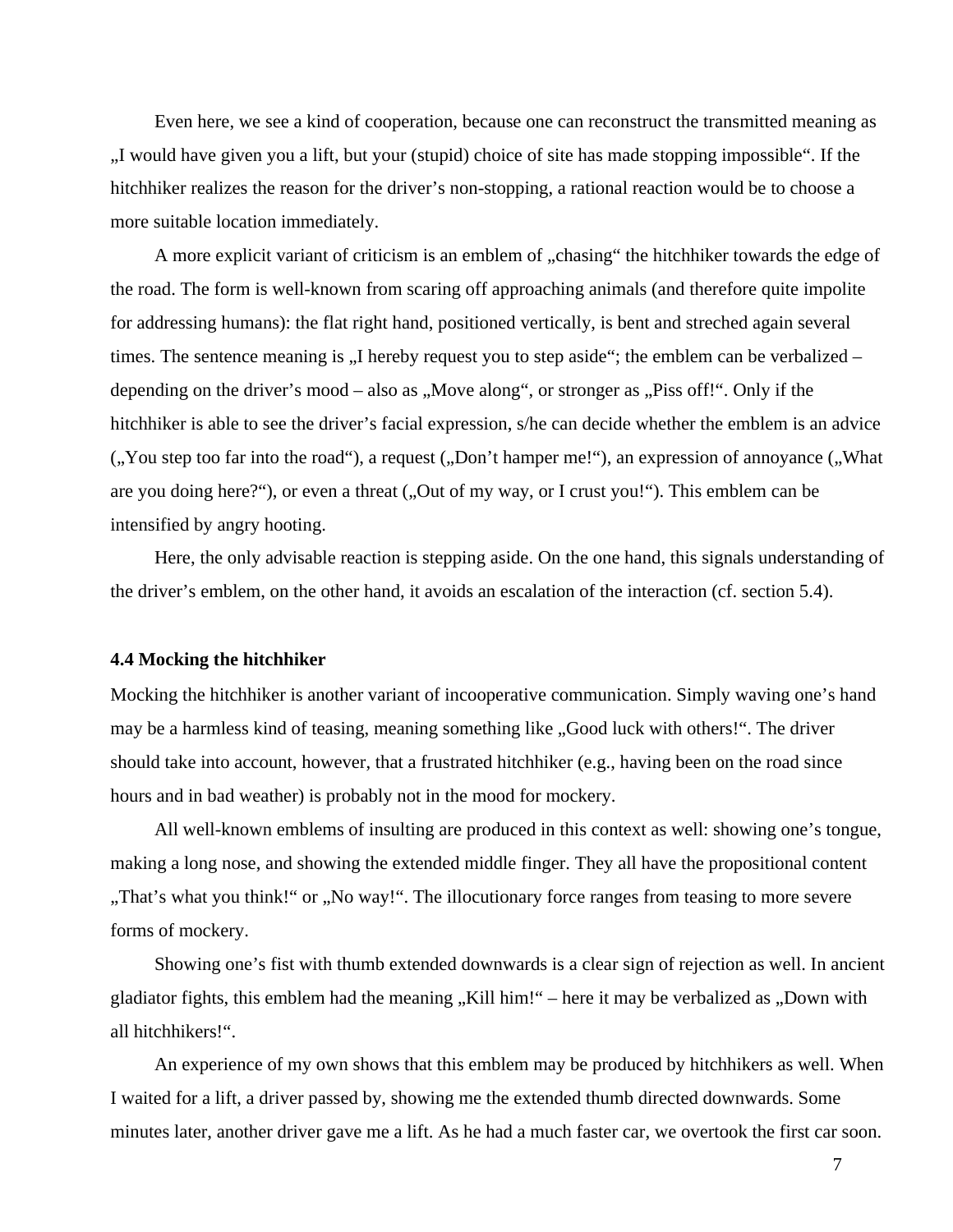When its driver arrived at my new location, I recognized the car and now it was me who could present the same emblem – sweet revenge! (Of course, he again did not stop.)

### **5. Driving behavior as an indexical sign**

In the situations listed in this section, the driver does not produce an emblem or another intentional nonverbal sign. The visible driving behavior, however, can be interpreted as an indexical sign of the driver's mood, intention, or attitude towards the hitchhiker (or hitchhikers in general). For similar cases in the context of traffic, cf. von Savigny 1995.

### **5.1 Scrutinizing the hitchhiker**

In order to decide whether to stop or not, the driver has at first only one knowledge source, namely the visual impression of the hitchhiker. A thorough scrutinizing needs some time and thus a slowing down of the car. This mere action can therefore be interpreted as indication that the driver starts a decision process and is in priciple willing to offer a lift.

If the test fails, the whole visible driving action has three steps: slowing down, scrutinizing the hitchhiker, and accelerating again. In this case, the hitchhiker can suspect that something is wrong with him or her: unsuitable location? wrong appearance? too young? S/he should take into account, however, that there is a second motive for intensive scrutinizing, namely non-specific curiosity. Here, the slowing down can be verbalized as "Let's have a close look at that guy" or  $\cdot$ , Who can that be – hitchhiking today, where everybody has a car?".

The hitchhiker has to accept the driver's legitime desire of scrutinizing before stopping, but there is no need for changing his/her own behavior. A moderate smile is adequate, but exaggerated smiling as well as additional waving or jumping is already too much effort and may result in a negative response. The driver's line of argument could be "If somebody is struggling so much for a lift – what is wrong with him or her?".

### **5.2 Accepting the hitchhiker**

In many cases, the driver accepts the hitchhiker in principle, but has personal reasons for not stopping. Maybe s/he never stops, because s/he has made unpleasant experiences in the past. Highly stressed people can regard their car as a precious room for staying comfortably alone. Other reasons are only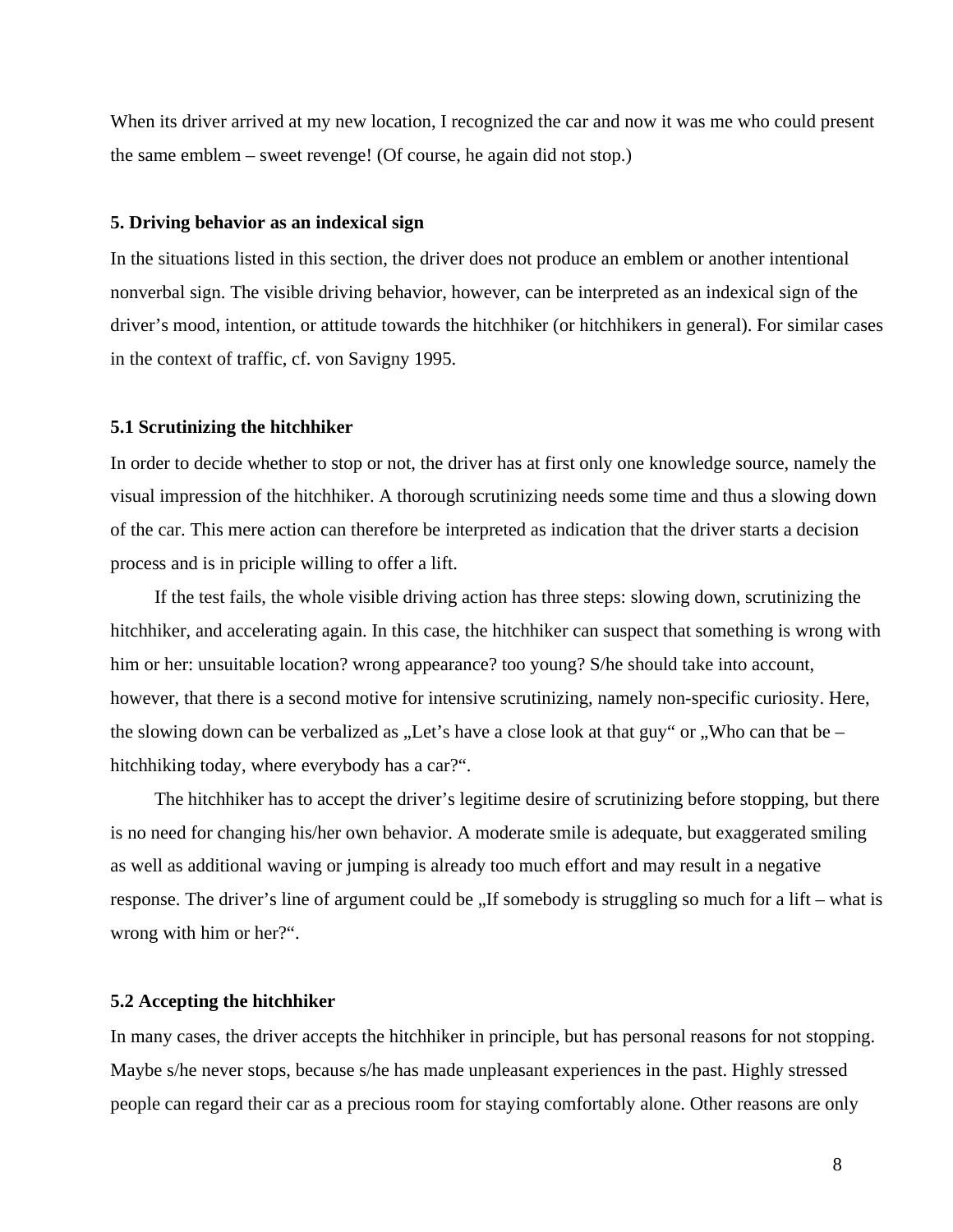temporary: the driver is in a hurry, prepares a talk, wants to make some telephone calls, or simply is not in the mood for communicating.

In order to tell the hitchhiker that non-stopping does not mean non-acceptance, the driver can simply enlarge the distance between car and hitchhiker. This driving around the hitchhiker at a comfortable distance has three positive effects: s/he is not physically threatened, feels respected, and the next car has a better view to him or her. Trivially, this strategy is not possible on small roads with heavy traffic. The sentence meaning is: "I don't stop, but I give you space for reaching your own goals". The underlying attitude is acceptance of hitchhikers's goals. Furthermore, the behavior is an expression of politeness.

#### **5.3 Mocking the hitchhiker**

Functionally very similar to the emblems discussed in section 4.4, the driving behavior itself can express a mockery. A typical example is emphazised accelerating immediately in front of the hitchhiker, as well as loud and long hooting without any practical reason. The sentence meaning may be something like "Step aside". If this ordering behavior is produced with the expression of disrespect and disdain, an adequate verbalization would be an insulting utterance like "Step aside, you fool!"

This kind of behavior is exclusively produced by very young male drivers who want to impress their friends who sit in the same or in the following car. In ethological terms, these actions are part of the so-called ", display behavior".

### **5.4 Threatening the hitchhiker**

In contrast with the signs of acceptance (cf. section 5.2), the driver can also reduce the distance between car and hitchhiker. In moderate cases, this movement is an actional equivalent of the "chasing" emblems, verbalized in section 4.3 as "Get out of my way!". Even more aggressive are drivers racing through puddles and intentionally splashing the hitchhiker. The sentence meaning is something like the statement "The street is the territory of the drivers!". This action has a strong expressive function, it is a result of aggression, hatred, or enmity.

If the car comes very close, however, the action becomes a severe physical threatening which forces the hitchhiker to step (or in the extreme case: to jump) to the edge of the road. This example shows that there exists a gradual transition from